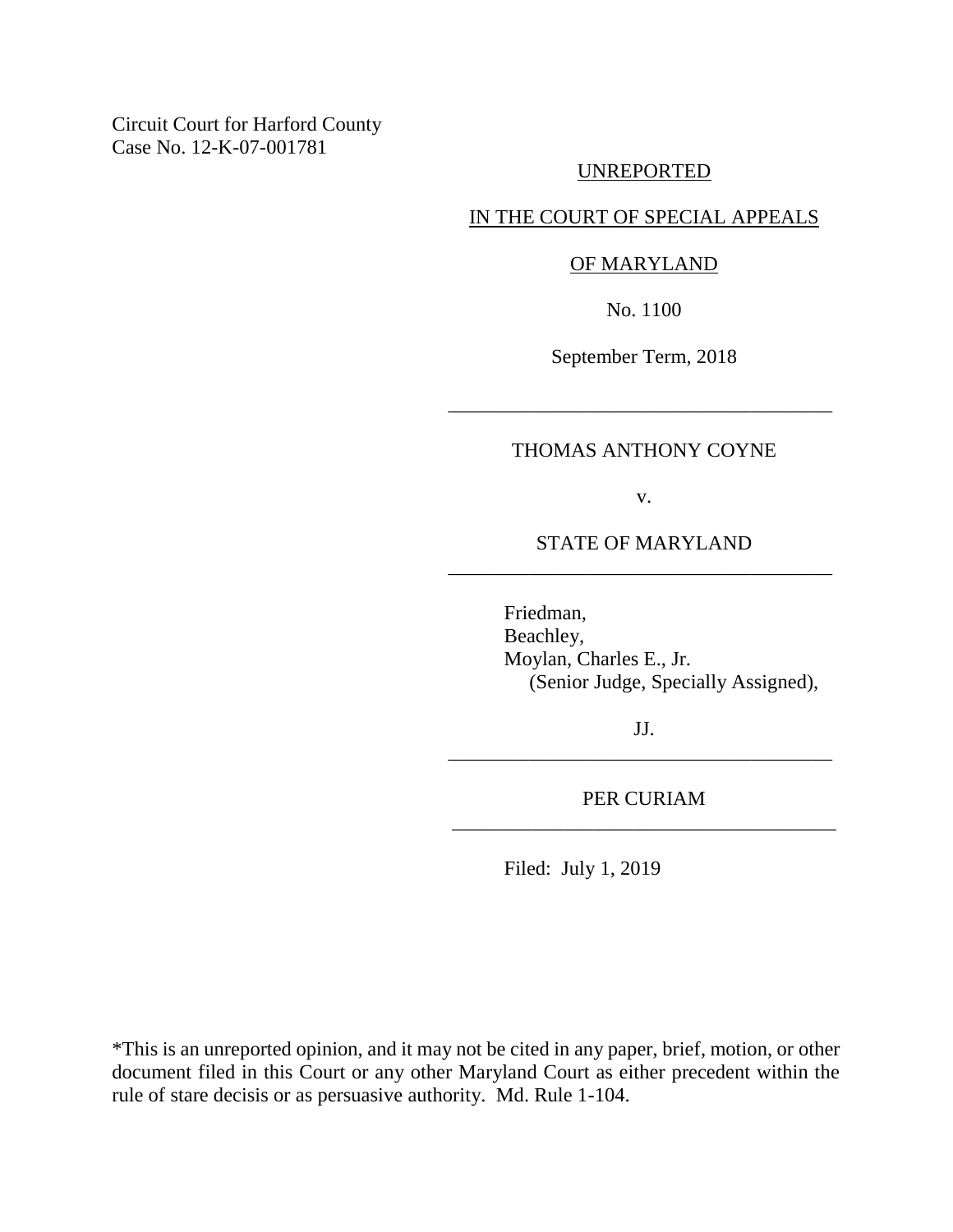–Unreported Opinion–

Thomas Anthony Coyne, appellant, appeals the denial of his motion to correct illegal sentence. Because his illegal sentence claim is moot, we shall affirm.

On February 6, 2008, Mr. Coyne pleaded guilty, in the Circuit Court for Harford County, to one count of sexual abuse of a minor and one count of child pornography. The circuit court imposed a sentence of 10 years' imprisonment, suspended in favor of three years of probation on each count, to run concurrently. On June 26, 2018, Mr. Coyne filed a motion to correct illegal sentence, asserting that he had been "charged, convicted, and sentenced under the wrong statutes." Specifically, he claimed that the offenses of sexual abuse of a minor and child pornography require proof of "physical contact" with the minor child and that there was no evidence in the record demonstrating that he engaged in such contact.<sup>1</sup> He further asserted that his trial counsel had been ineffective in advising him to plead guilty to those offenses as they were not supported by the evidence. The circuit court denied Mr. Coyne's motion as moot. This appeal followed.

As a plurality of the Court of Appeals made clear in *Barnes v. State*, 423 Md. 75, 86 (2011):

> As Rule 4-345(a) simply permits a court to revise an illegal sentence, rather than to modify or overturn the underlying conviction, it follows that a court can no longer provide relief under that rule once a defendant has completed his or her sentence. In that instance, there is no longer a sentence to correct, and a court should dismiss the motion as moot unless special circumstances demand its attention.

*Id*. at 86.

 $\overline{a}$ 

<sup>&</sup>lt;sup>1</sup> Although Mr. Coyne's motion to correct illegal sentence is moot, we note that neither offense for which he was convicted requires proof of physical contact between the defendant and the minor child.